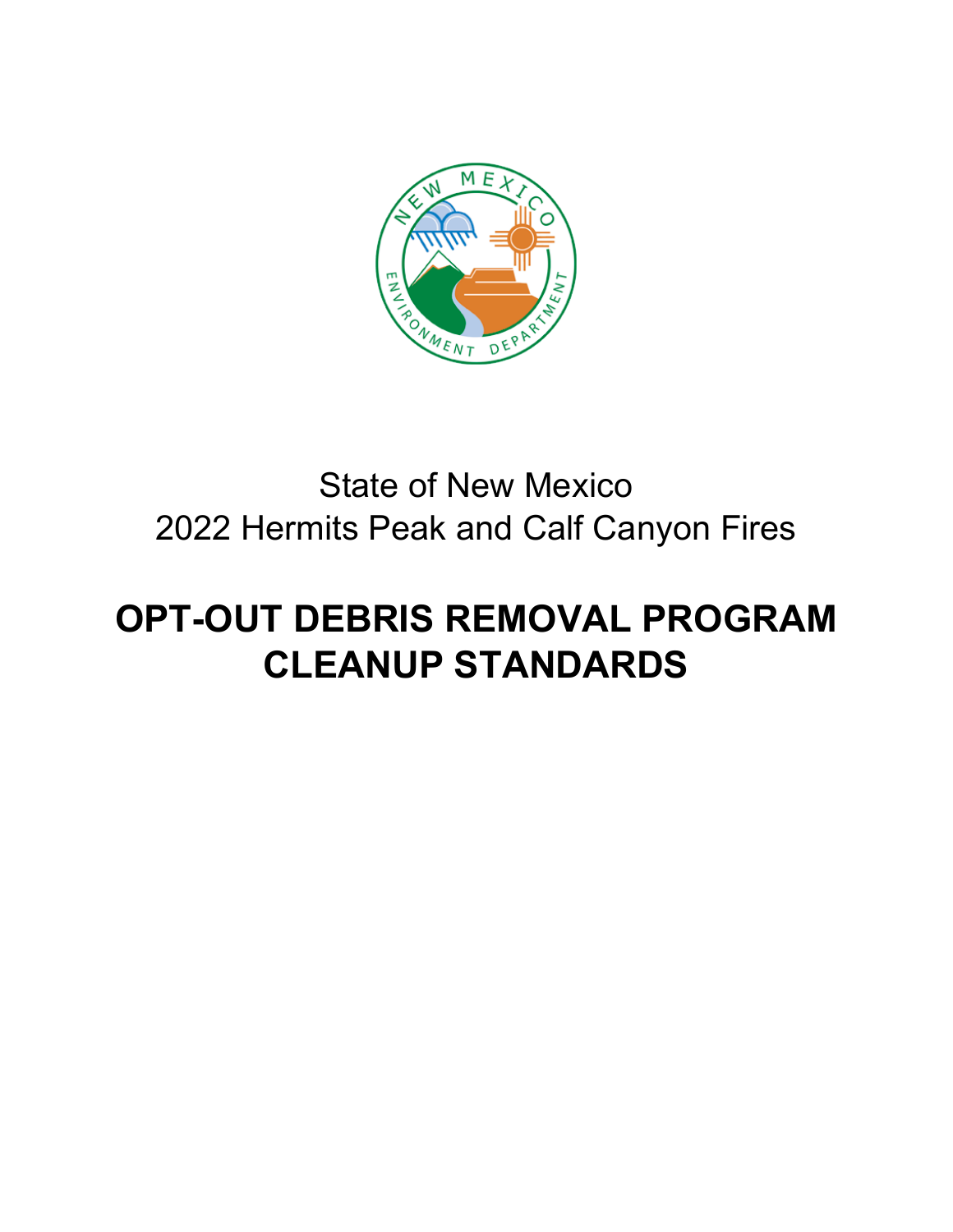## **Introduction**

The 2022 Hermits Peak and Calf Canyon Fires have destroyed several hundred homes across San Miguel, Mora, and Colfax counties. Following the fires, all three counties proclaimed local disasters due to the widespread debris from destroyed homes. The New Mexico Department of Health subsequently issued a public health order recognizing the hazards present in fire debris (including asbestos and heavy metals) The Governor of New Mexico issued an executive order to ensure rapid, safe cleanup through either the publicly funded Full-Service Debris Removal Program or the Opt-Out Debris Removal Program. This document details the cleanup standards applicable to all property owners participating in the Opt-Out Debris Removal Program.

Fire debris cleanup is a complicated process involving several steps. Whether you optin to the Full -Service Debris Removal Program (Full-Service Program) or opt-out, the cleanup steps are the same. The primary differences between the programs are how they are funded and the responsibility to manage the cleanup. This added responsibility is not right for everyone. Be certain that you want to opt-out because once you begin your own cleanup, you will be ineligible for the Full-Service Program.

This guide in meant to help homeowners, contractors, environmental consultants and others understand the opt-out debris removal steps and requirements. If you have any questions, please contact the New Mexico Environment Department at (866) 428-6535.

#### **Health and Safety Considerations**

To ensure safety of workers, the public and the environment, property owners must follow certain protocols after a wildfire disaster when removing structural ash and debris. The New Mexico Department of Health has issued a public health order that describes the public health and environmental dangers associated with the ash and debris from the Hermits Peak and Calf Canyon Fires**.** As a result, the cleanup work must be done in a manner ensuring safety and protection of human health and the environment. The Environment Department has been charged with providing guidance to ensure all cleanups comply with applicable laws and regulations, meet established standards, and adhere to certain worker and community safety protocols.

#### **Financial Considerations**

Property owners who opt out of the Full-Service Program are required to remediate their property and 1) remove burn debris **at their own expense**, 2) comply with all applicable requirements, as described in this document, and 3) do so in a timely manner. Property owners will not be reimbursed with public funds for any portion of the cleanup or remediation process including asbestos testing and removal, ash/debris removal, debris disposal, erosion control, or tree removal. Property owners are highly encouraged to consult with their insurance provider to determine what coverage they have for debris removal and what costs will need to be paid out of pocket. The cost of conducting postfire debris removal often exceeds insurance debris removal coverage limits.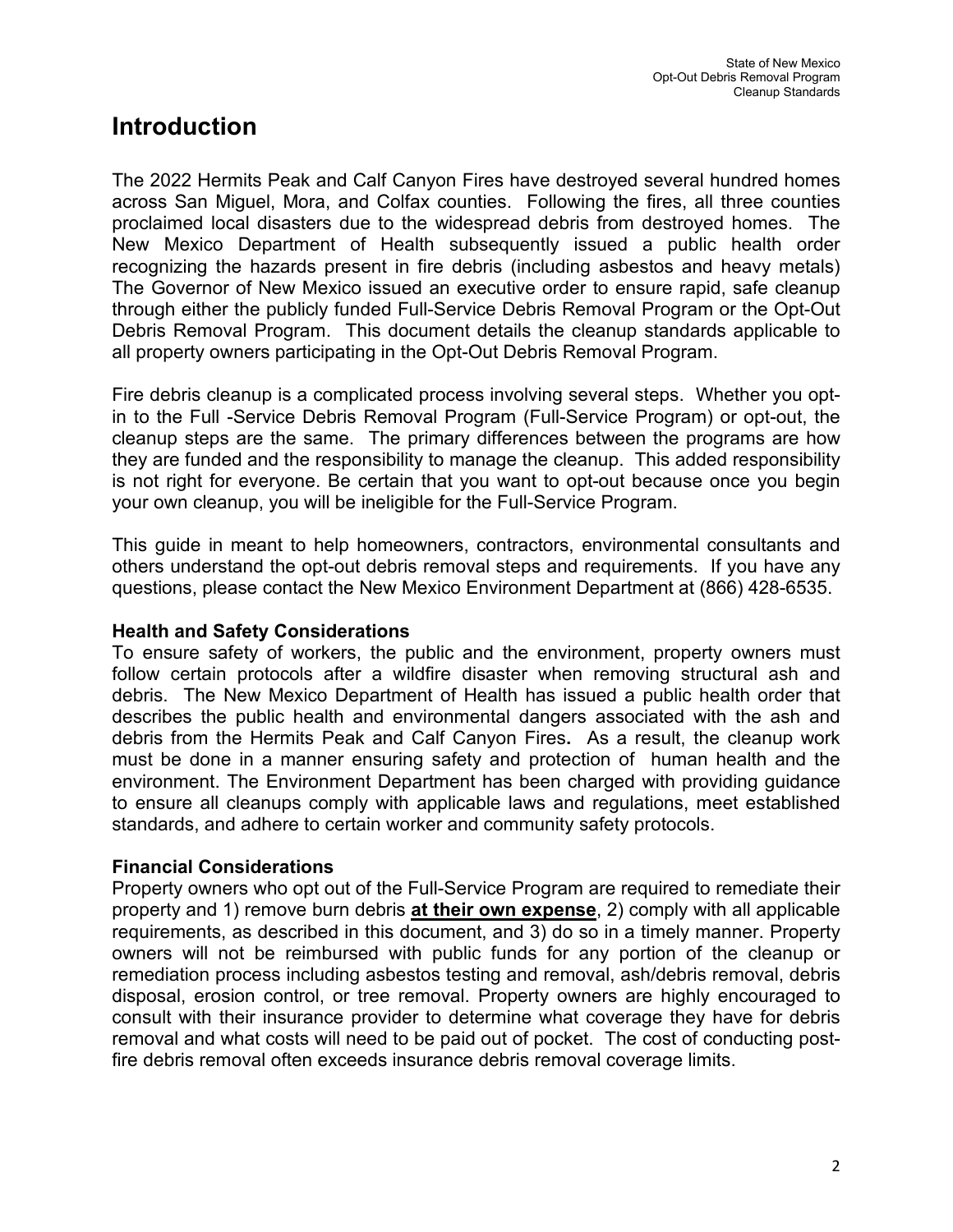#### **Owners Who Fail to Adequately Remove Debris from Their Property**

Due to the dangers to the public health, welfare and the environment, if property owners choose not to participate in the Full-Service Program and/or do not complete an adequate or timely cleanup in compliance with these standards, they may be subject to enforcement actions. Such actions may include, but are not limited to, hazard removal and/or relocation, cleanup, site evaluation, and/or chemical analysis, in accordance with applicable local, state and or federal environmental laws and regulations. Deadlines for completing an adequate cleanup through the opt-out program may be established by State or local authorities.

## **Debris Removal Process**

The debris removal process detailed over the following pages is detailed in Figure 1.



*Figure 1 - Debris Removal Process*

#### **Step 1: Submit Right of Entry Permit or Opt-Out Form**

Due to the cost and complexity of fire debris removal, property owners are highly encouraged to submit a Right of Entry Permit and enroll in the Full-Service Program for both Phase 1 and Phase 2. However, property owners may elect to submit a Right of Entry Permit for only Phase 1 or file an opt-out form to opt-out of the Government Program entirely.

Right of Entry Permits and opt-out forms are available at www.nmdhsem.org/2022 wildfires/ or at the following locations:

- 1. Mora County: 1 Courthouse Drive, Mora, NM, 87732
- 2. San Miguel County: 500 W National Ave, Suite 106, Las Vegas, NM, 87701

Completed Right of Entry Permits and opt-out forms should be returned to the addresses above.

Property owners are highly encouraged to consult with their insurance provider to determine what coverage they have for debris removal and what costs will need to be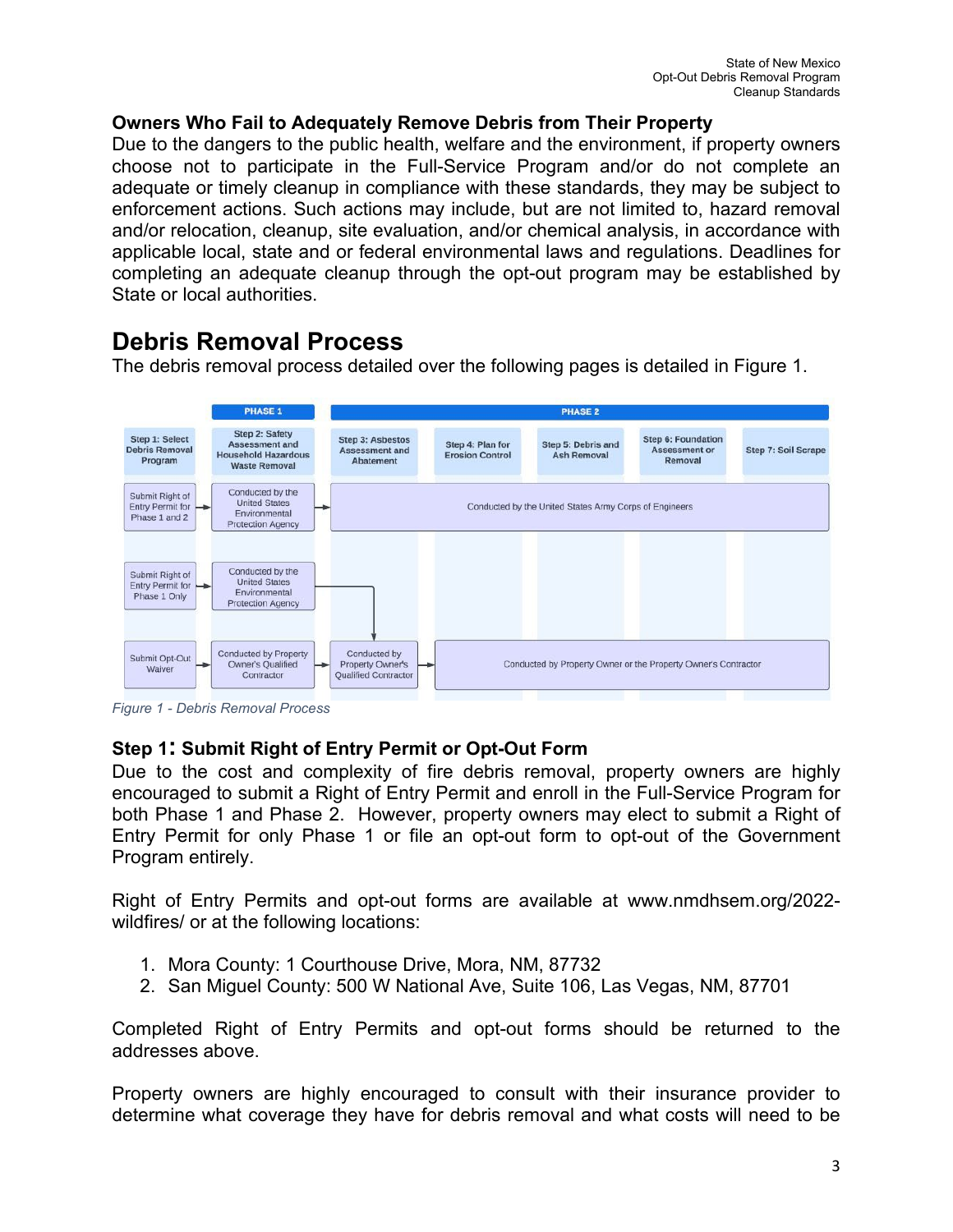paid out of pocket. The cost of conducting post-fire debris removal often exceeds insurance debris removal coverage limits.

### **Phase 1 Operations**

Property owners may elect to participate in the Full-Service Program for Phase 1 only. If participating in Phase 1 of the Full-Service Program but opting out of Phase 2, skip to Step 3. If opting out of Phase 1 and Phase 2, all of the steps below apply.

#### **Step 2a: Initial Safety Assessment**

When assessing a property, the Contractor or property owner should ensure proper safety procedures are performed; including but not limited to:

- marking of areas of safety concerns such as wells and septic systems,
- marking of hazardous trees
- marking of areas of suspected regulated asbestos material.

Due to the potential for hazards in the air and debris, it is recommended that air monitoring be done prior to entry. Also, due to safety concerns children should not be exposed to fire debris. Level "C" Personal Protective Equipment (PPE) is advised to be worn at all times. Level "C" PPE includes:

- 1. Respirator
- 2. Coveralls
- 3. Hard Hat
- 4. Steel toe/shank boots
- 5. Eye protection
- 6. Gloves

Contractors performing debris removal must follow New Mexico Environment Department Occupational Health and Safety Bureau requirements for worker safety.

The contractor or property owner must locate, protect and notify appropriate utilities of the cleanup, such as local utilities and New Mexico 811.

#### **Step 2b: Household Hazardous Waste (HHW)**

The Contractor or Property Owner must take all reasonable precautions to identify, segregate, remove and properly dispose of this household hazardous waste. Due to safety concerns, property owners are highly encouraged to hire a qualified contractor to collect and manage the HHW. HHW includes but is not limited to:

- 1. Batteries
- 2. Household Chemicals
- 3. Propane tanks
- 4. Pesticides
- 5. Oils/Fuels
- 6. E-waste
- 7. Pressurized Tanks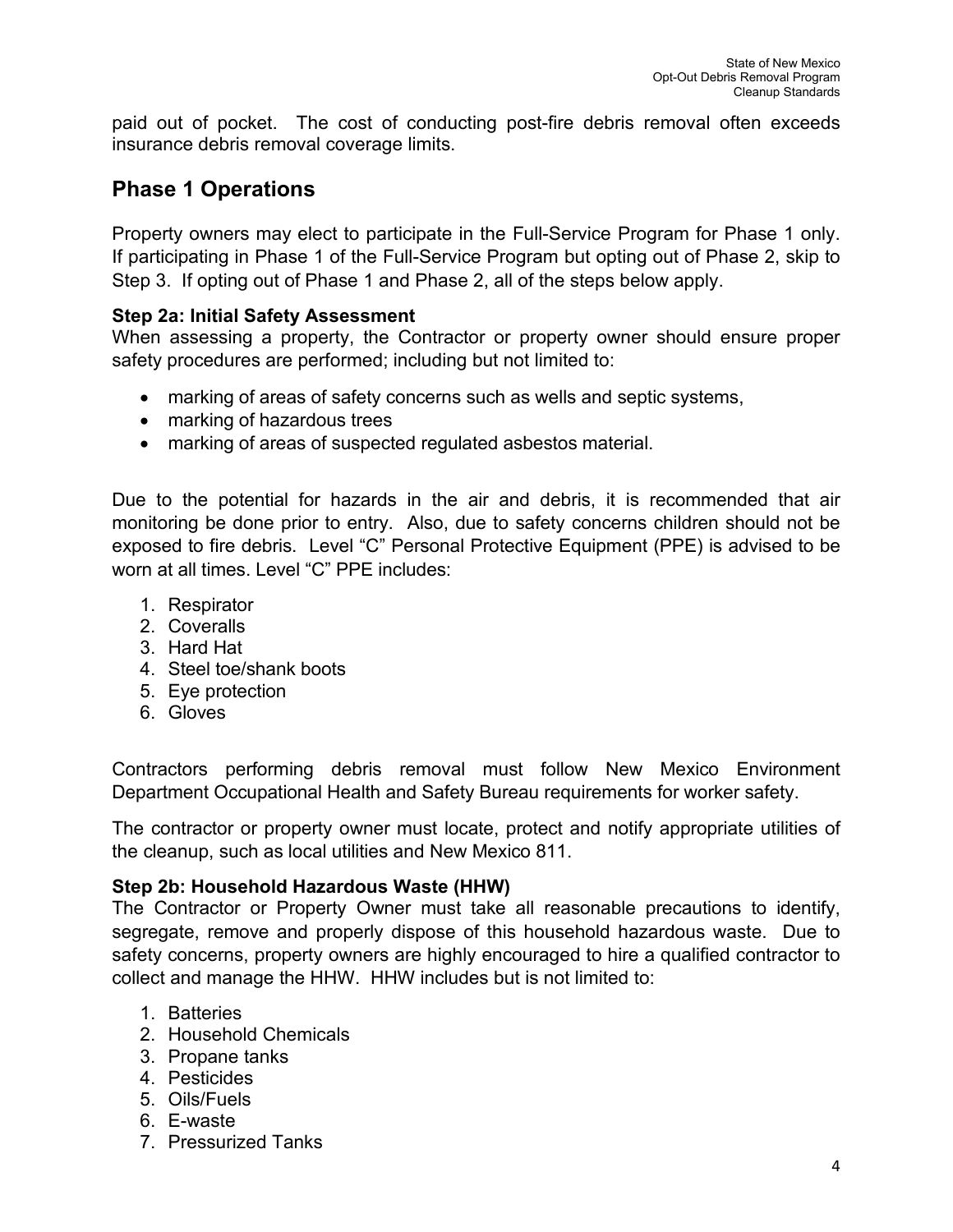- 8. Paints
- 9. Solvents

Caution should be taken when handling household hazardous wastes as some chemicals are reactive in the presence of certain other chemicals. Additional details can be found in Appendix A – "Managing your Household Hazardous Waste". Wastes should be placed in secondary containers prior to shipment.

Contractors performing HHW removal must follow New Mexico Environment Department Occupational Health and Safety Bureau requirements for worker safety.

## **Phase 2 Operations**

#### **Step 3: Asbestos Assessment and Abatement**

When disturbed by fire, demolition, or remodeling, asbestos can become airborne and cause serious health concerns such as mesothelioma. Obtaining an asbestos evaluation early in the process will help to fully address conditions found on the property. Although bulk asbestos may have been identified and removed during Phase 1 (Household Hazardous Waste removal), this was only a screening-level assessment. Detailed asbestos sampling and testing is not completed in Phase 1. Depending on the age and construction of the building, various building materials, the foundation, brick and/or chimney mortar may have asbestos-containing materials. Any of these may require asbestos testing as determined by a qualified asbestos sampler.

The Contractor or Property Owner must hire a qualified asbestos sampler to determine if there is any regulated asbestos waste on-site. New Mexico does not have an asbestos sampler licensing program. Anyone who is a qualified sampler in another state or under the EPA Asbestos Hazard Emergency Response Act program is qualified to sample for asbestos in New Mexico.

Suspect asbestos-containing materials, including pipes, fragments or soils contaminated with related fragments or powders, must be sampled and analyzed by Polarized Light Microscopy to determine if the materials contain greater than one percent (1%) asbestos. If so, such materials require management as regulated asbestos waste per the New Mexico Solid Waste Rules ("SWR"), 20.9.2 – 20.9.10 NMAC, to include proper containerization, labeling, manifesting, transport by an approved special waste hauler and disposal at a permitted solid waste facility specifically permitted to accept regulated asbestos waste as found in Appendix B.

The contractor or property owner must hire an Asbestos Contractor to properly remove and dispose of any asbestos found. Asbestos Contractors must comply with the remediation and 40-hour contractor supervisor training requirements of the Asbestos NESHAP, 40 CFR 61 Subpart M. Asbestos contractors are required to have a GB-98 general contractor's license and a GS29 special contractor's license from the Construction Industries Division, phone number (505) 476-4700. All contractors must adhere to 29 CFR 1910.1001 for general clean-up without demolition or 29 CFR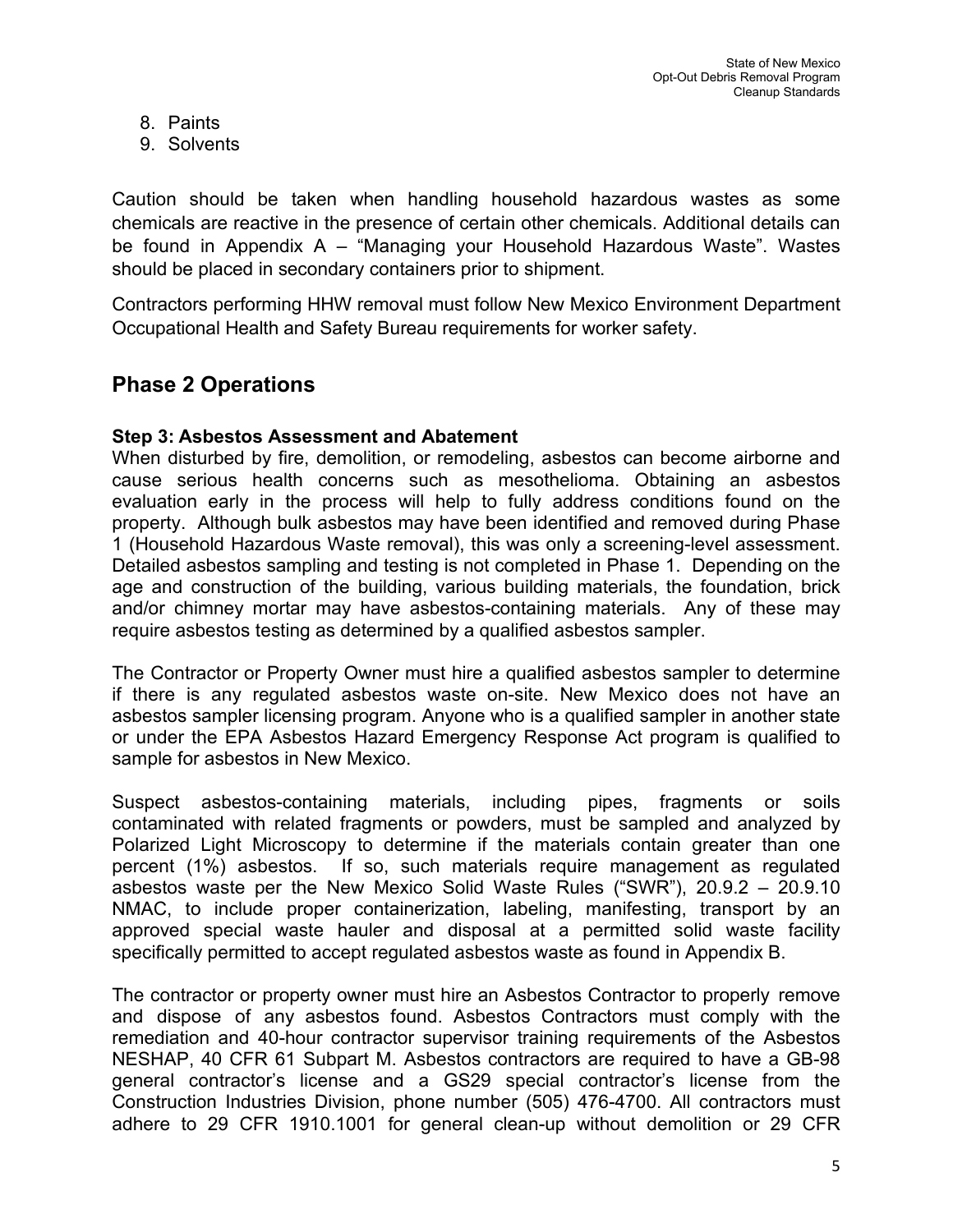1926.1101 for demolition of asbestos containing material. Contractors are required to provide task training to workers, normally at least 8 hours, and to provide workers compensation insurance.

#### **Step 4: Plan for Erosion Control**

During debris removal, best management practices (BMPs) shall be implemented to establish erosion controls at the site. This is necessary to prevent ash, soil, and other pollutants from washing into the street, drainage courses and culverts, or onto neighboring properties. BMPs include but are not limited to:

- Stockpiled materials that are not immediately loaded for transport should be handled and stored on site in such a manner as to avoid offsite migration. This may include wetting and covering the waste until it is loaded and transported. Locate stockpiles away from drainage courses, drain inlets or concentrated flows of storm water.
- Stockpiled material should not be stored or placed in a public roadway.
- During the project and in the rainy season, cover non-active soil stockpiles and contain them within temporary perimeter sediment barriers, such as berms, dikes, silt fences, hay bales or sandbag barriers. You may use a soil stabilization measure in lieu of cover.
- Implement appropriate erosion control measures during debris removal and provide final site stabilization after debris removal is completed.

Construction activity, including demolition activities, that disturbs an acre or more of land may require a Construction General Permit (CGP) from the Environmental Protection Agency (EPA). The 2022 CGP, with instructions on getting permit coverage and instructions for a Notice of Intent (NOI) and other forms, is available at: [https://www.epa.gov/npdes/stormwater-discharges-construction-activities.](https://www.epa.gov/npdes/stormwater-discharges-construction-activities) The EPA Region 6 contact for construction stormwater CGP is Suzanna Perea [\(perea.suzanna@epa.gov](mailto:perea.suzanna@epa.gov) or 214-665-7217).

Even if a construction stormwater permit is not required; the property owner and their contractor are still required to follow any State and local requirements around sediment and erosion control and debris management (i.e. no tracking of mud onto local roadways, no illicit discharges, minimize sediment leaving the lot, no illegal dumping, etc).

#### **Step 5 – Debris and Ash Removal**

The contractor or property owner is required to remove ash and structural debris, metals, and concrete from the site and dispose of it properly. The contractor or property owner should recycle metals and concrete when possible. Concrete and metal must be generally free of ash and debris.

#### *Disposal of Debris and Ash*

Fire debris, structural ash, and contaminated soil not including regulated asbestos waste must be disposed at a municipal solid waste (MSW) landfill (see Appendix B). The contractor or property owner must present results of asbestos assessments, testing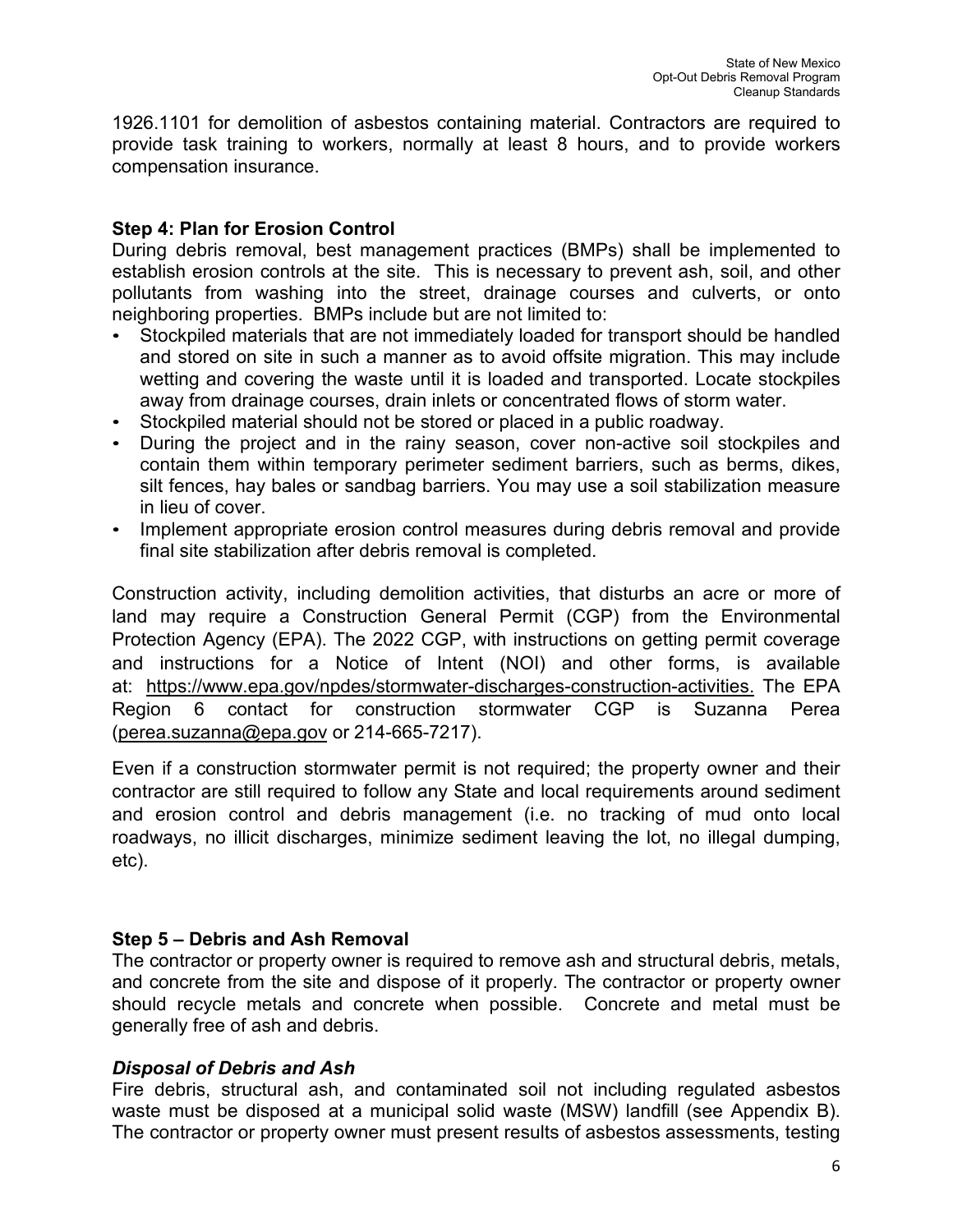and abatement to verify that regulated asbestos waste is not included in the waste disposed of in an MSW. Disposal of fire debris, structural ash, and contaminated soil at local transfer stations, construction and demolition landfills, or in onsite burial pits is prohibited.

Special handling and transportation requirements apply to ash, structural debris and contaminated soil. All waste must be wetted and fully encapsulated ("burrito wrapped") using 6-10 mil plastic sheeting using the approved waste handling protocol. All loads must then be tarped for transport and ultimate disposal. Contractors/haulers failing to adhere to this standard may have their loads rejected at the disposal facility and/or may be subject to monetary fines.

#### *Recycling Metal and Concrete*

Property owners and contractors are encouraged to recycle metals and concrete whenever possible. Concrete and metal should be separated. Concrete and metal must be generally free of ash and debris**.**

- Metal and concrete may be rinsed down on site. If so, rinsing must be done over the debris pile prior to loading or transport. BMPs for storm water discharges must be in place.
- Concrete and metal must be covered with a tarp prior to transport.
- Concrete and metals may be recycled at any legally operating recycling facility.
- If metal and concrete are not recycled, they may be disposed of in a permitted Construction and Demolition Debris landfill or a permitted MSW landfill.
- Vehicles are acceptable for metal recycling but not until the Vehicle Identification Number has been verified by law enforcement.

#### *Hazardous Waste Removal and Contingency Planning*

A hazardous waste contingency plan is needed to ensure hazardous wastes are handled correctly if they were missed during Phase 1 Household Hazardous Waste removal (If property owner did not opt-out of Phase 1).

- Verify the Phase 1 process was completed by US EPA.
- Contractor or Property owner must have a contingency plan for any hazardous wastes encountered or remaining on property.
- Additional hazardous wastes may be uncovered during general debris removal and the Contractor or Property owner must take all reasonable precautions to identify, segregate, remove and properly dispose of this hazardous waste.
- Refer to Step 2B for additional information on handling hazardous wastes.

### *Dust Control and Air Monitoring*

Dust Control is a critical consideration for all debris removal work. Dust control measures such as providing water or an approved dust palliative, or both, to prevent dust nuisance are recommended. Dust control measures include:

• **Control 1**- Water or an approved dust palliative (substance applied to roads or ground surfaces to reduce airborne dust and its health impacts), or both, should be used to prevent dust nuisance at each site. Each area where ash and debris are to be removed will be pre-watered with a fine spray nozzle in advance of initiating debris removal and as needed during the removal. The water should be applied in a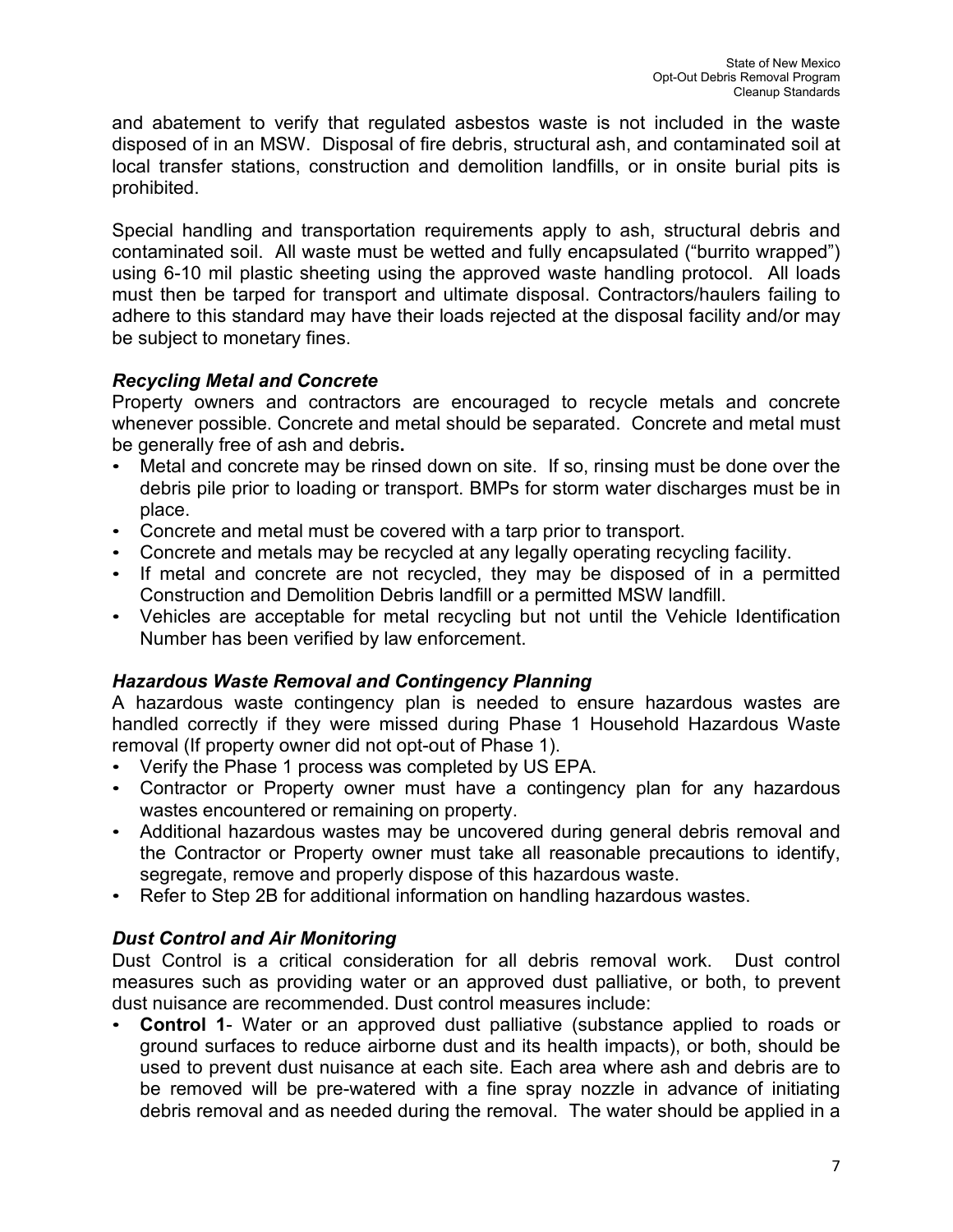manner that does not generate runoff. Engineering controls for storm water discharges must be in place prior to dust control operations.

- **Control 2** All loads shall be covered with a tarp. Ash and debris loads shall also be fully encapsulated with 6 to 10 Mil polyethylene plastic ("burrito wrap" method).
- **Control 3** All waste material left onsite at the end of each workday shall be sufficiently wetted, and/or covered to prevent the offsite airborne migration of contaminants.
- **Control 4** All visibly dry soil surfaces within the operating zone should be watered to minimize dust emissions during performance of work.
- **Control 5** Speeds should be reduced when driving on unpaved roadways.
- **Control 6** Procedures will be implemented to prevent or minimize dirt, soil or ash contaminating roadways, neighboring parcels or creating an airborne health hazard. The use of blower devices, dry rotary brushes, or brooms for removal of carryout and track out on public roads is discouraged.

#### **Step 6 – Assessment/Removal of Building Foundations**

In general, the structural integrity of concrete and masonry will be adversely affected in a wildfire, especially when the structure is completely destroyed. These materials may be irreversibly altered deeming it unsatisfactory for reuse in supporting a rebuilt structure. Therefore, Contractor or property owner should completely remove and dispose of foundation;

or consult with local building officials to determine if the foundation is acceptable for rebuild under the current code. Tests for evaluating the compressive strength of the concrete by ASTM C39 and ASTM C140 may be used to determine if a foundation may be reused. The listed ASTM tests involve taking core samples from foundations and doing a compressive test in a certified lab. Property owners are encouraged to consult with the local building department regarding potential reuse of foundations during reconstruction.

If the building foundation will be removed, it may be disposed of at a Municipal Solid Waste Landfill, a Construction and Demolition Debris Landfill or a concrete recycling facility. These facilities are identified in Appendix B.

#### **Step 7 –Soil Scrape**

There is a risk of potential soil contamination from the fire debris and ash. As a result, after the ash and debris are removed from the property to a level of visually clean soil, the contractor is required to remove an additional 3 to 6 inches of soil from the ash footprint. This soil must be disposed of at an MSW landfill using the same handling, transportation and disposal protocols discussed above for ash and structural debris.

Appendix A Managing your Household Hazardous Waste Appendix B Allowable Landfills and Recycling Facilities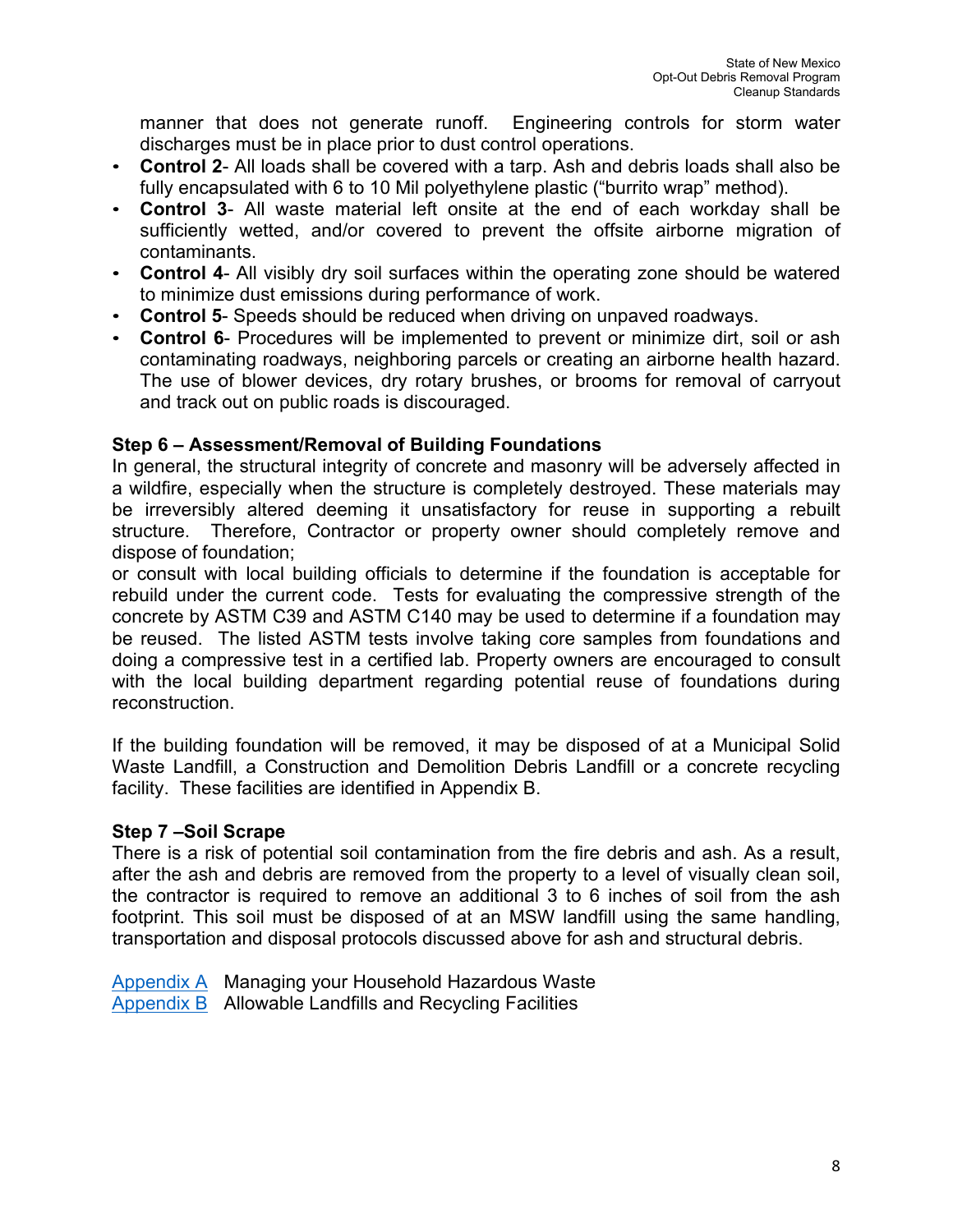

# **Managing your Household Hazardous Waste**

**Household Hazardous Waste (HHW)** includes items like oil-based paints, solvents, automotive fluids, batteries, garden chemicals, and other materials that pose hazards to solid waste workers and the public. Proper disposal is necessary to prevent injury, illness, and environmental contamination. The physical characteristics that make waste hazardous are:

**a) Ignitable –** Wastes that can easily burn. Examples are gasoline, hand sanitizers, aerosol cans, turpentine, acetone and alcohols.

**b) Corrosive –** Wastes that can irritate the skin. Examples are bleach, ammonia, sodium hydroxide, drain cleaners, and hydrogen peroxide.





**c) Reactive –** Wastes that can generate heat or explode. Examples include chlorine, fertilizer or grenades.



**d) Toxic –** Wastes that are poisonous. Examples include herbicides, insecticides, batteries, paint and used oil.

#### **Where can I take my HHW?**

To dispose of household hazardous waste safely, contact the municipal, county, solid waste authority, or tribal government program in your community. One resource for finding an HHW facility in New Mexico is use this website: https://www.recyclenewmexico.com/directory/

Residents of the City of Albuquerque and Bernalillo County may bring household hazardous wastes to the Household Hazardous Waste Collection Center (HHWCC) at no charge. The HHWCC is operated by: Advanced Chemical Transport (ACT), located at 6137 Edith NE (on west side of Edith between Montano and Osuna. ACT is located at the end of the drive.)

**NON-residents may bring household hazardous wastes to the Albuquerque HHWCC for a small fee of \$65 per car, defined as a single resident delivering a maximum of 55 gallons total of mixed HHW. Dropoff is by appointment only with one week's notice, on Tuesdays and Thursdays and can be paid for by using a credit card or with cash. Please call Krish Gwash at (505-349-5220, ext. 465) to arrange for your delivery of HHW.** 

If you have questions related to used oil or hazardous waste, please call the New Mexico Environment Department's Hazardous Waste Bureau at 505-476-6000.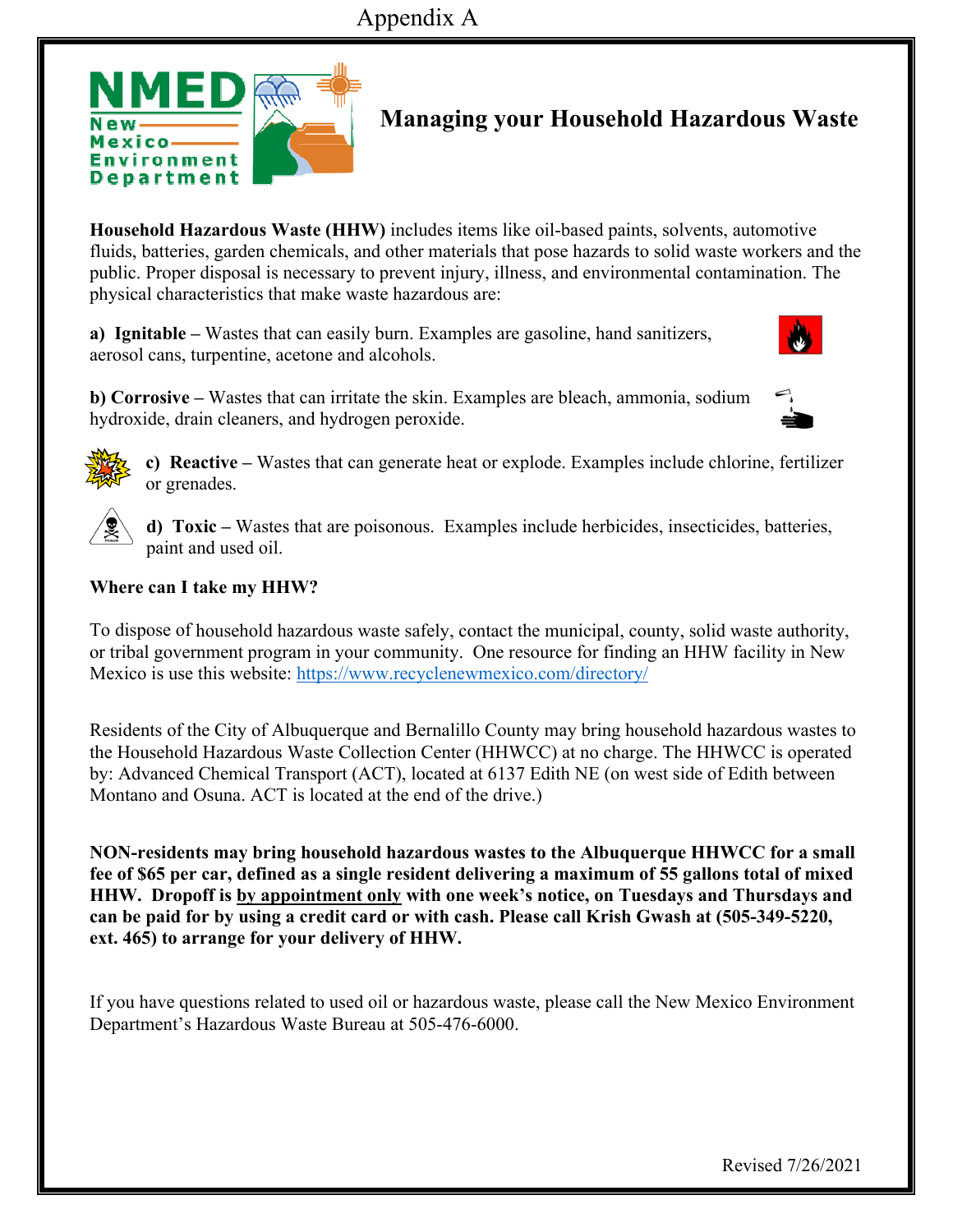| <b>Facility Name</b>                                   | <b>Address &amp; Contact</b><br><b>Information</b>                                                                                                          | Household<br><b>Hazardous</b><br><b>Waste</b> | <b>Regulated</b><br><b>Asbestos</b><br><b>Waste</b> | <b>Wildfire</b><br>Ash, Debris<br>and<br><b>Associated</b><br>Soil | <b>Concrete</b> | <b>Metal</b> |
|--------------------------------------------------------|-------------------------------------------------------------------------------------------------------------------------------------------------------------|-----------------------------------------------|-----------------------------------------------------|--------------------------------------------------------------------|-----------------|--------------|
| Northeastern New<br><b>Mexico Regional</b><br>Landfill | 39346 Frontage Road,<br>Wagon Mound, NM<br>87752 575-445-8072<br>Jonathan Arthur                                                                            | <b>YES</b>                                    | <b>NO</b>                                           | <b>YES</b>                                                         | <b>YES</b>      | <b>YES</b>   |
| <b>Keers Asbestos Landfill</b>                         | 91 Liberty Valley Road<br>Mountainair, NM 87036<br>505-847-2917<br>5904 Florence Ave, NE<br>Albuquerque, NM<br>87113<br>505-828-2650<br><b>Brian Kilcup</b> | <b>NO</b>                                     | <b>YES</b>                                          | <b>NO</b>                                                          | <b>NO</b>       | <b>NO</b>    |
| Caja Del Rio Landfill                                  | 149 Wildlife Way Santa<br>Fe, NM 87506<br>505-424-1850<br><b>Randall Kippenbrock</b>                                                                        | <b>NO</b>                                     | <b>NO</b>                                           | <b>YES</b>                                                         | <b>YES</b>      | <b>YES</b>   |
| <b>Sandoval County</b><br>Landfill                     | 2708 Iris Rd NE<br>Rio Rancho, NM 87144<br>505-269-6120<br><b>Christopher Perea</b>                                                                         | <b>NO</b>                                     | <b>NO</b>                                           | <b>YES</b>                                                         | <b>YES</b>      | <b>YES</b>   |
| Rio Rancho Landfill                                    | 1132 33rd St. NE<br>Rio Rancho, NM 87144<br>505-433-6053<br>Douglas Shimic                                                                                  | <b>NO</b>                                     | <b>NO</b>                                           | <b>YES</b>                                                         | <b>YES</b>      | <b>YES</b>   |
| Cerro Colorado Landfill                                | 18000 Cerro Colorado<br>SW Albuquerque, NM<br>87121<br>505-761-8300<br><b>Art Silva</b>                                                                     | <b>NO</b>                                     | <b>NO</b>                                           | <b>YES</b>                                                         | <b>YES</b>      | <b>YES</b>   |